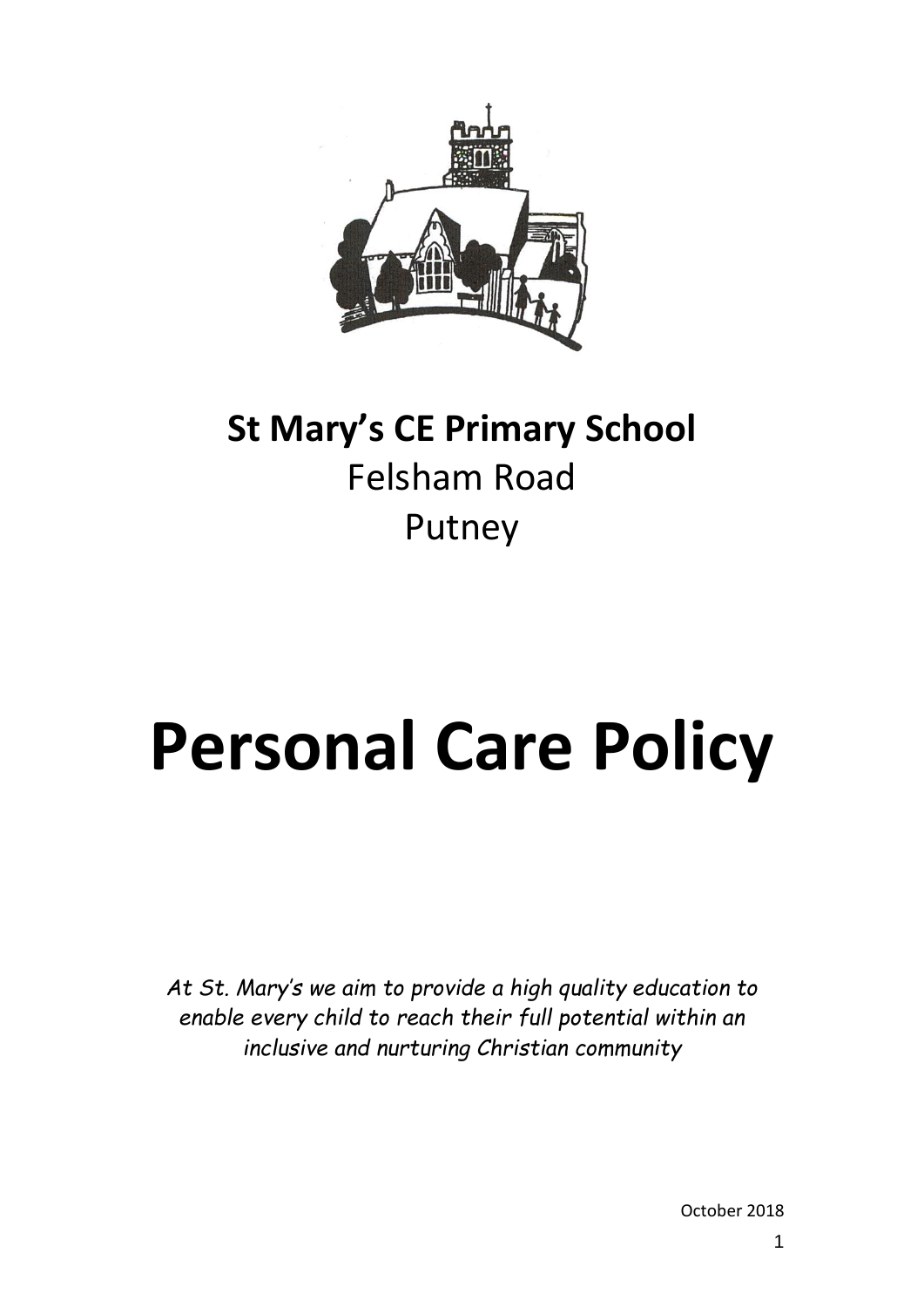# **Rationale**

The purpose of these guidelines is to set out procedures that safeguard pupils and staff by providing a constant approach within a framework that recognises the rights and responsibilities of all those involved in providing personal care for children.

We recognise that personal care raises complex issues. Whilst it may not be possible to eliminate all risks, the balance should be on the side of dignity, privacy, parental choice (and where appropriate pupil choice) and safety.

# **Definition of Personal Care**

Personal care involves helping pupils at St. Mary's with aspects of care, which they would otherwise undertake for themselves. This policy relates to pupils with disabilities who might require help with moving and handling, eating and drinking and all aspects of care including:

- Washing
- Dressing (including swimming)
- Supported eating (including tube feeding)
- Administering medication
- Toileting and menstruation
- Physiotherapy exercise programme/manual handling
- Massage/intensive interaction
- Dental Hygiene
- Care of Tracheostomy
- Topical medicines (e.g. sun creams, eczema creams)

Younger children in the Early Years Foundation Stage may require assistance with personal care as part of their natural development and school staff will support pupils and families in these situations. Where a higher level of support is required a referral may be made to the family's Health Visitor for further advice.

#### **Aims**

- $\circ$  Safeguard the rights and well being of pupils with regard to dignity, privacy, choice and safety
- o Assure parents/carers that all staff are knowledgeable about personal care and that individual's views are taken into account and when possible are acted upon
- o Parents/carers to be involved in any decision about the personal care of their children
- $\circ$  To provide quidance and reassurance to staff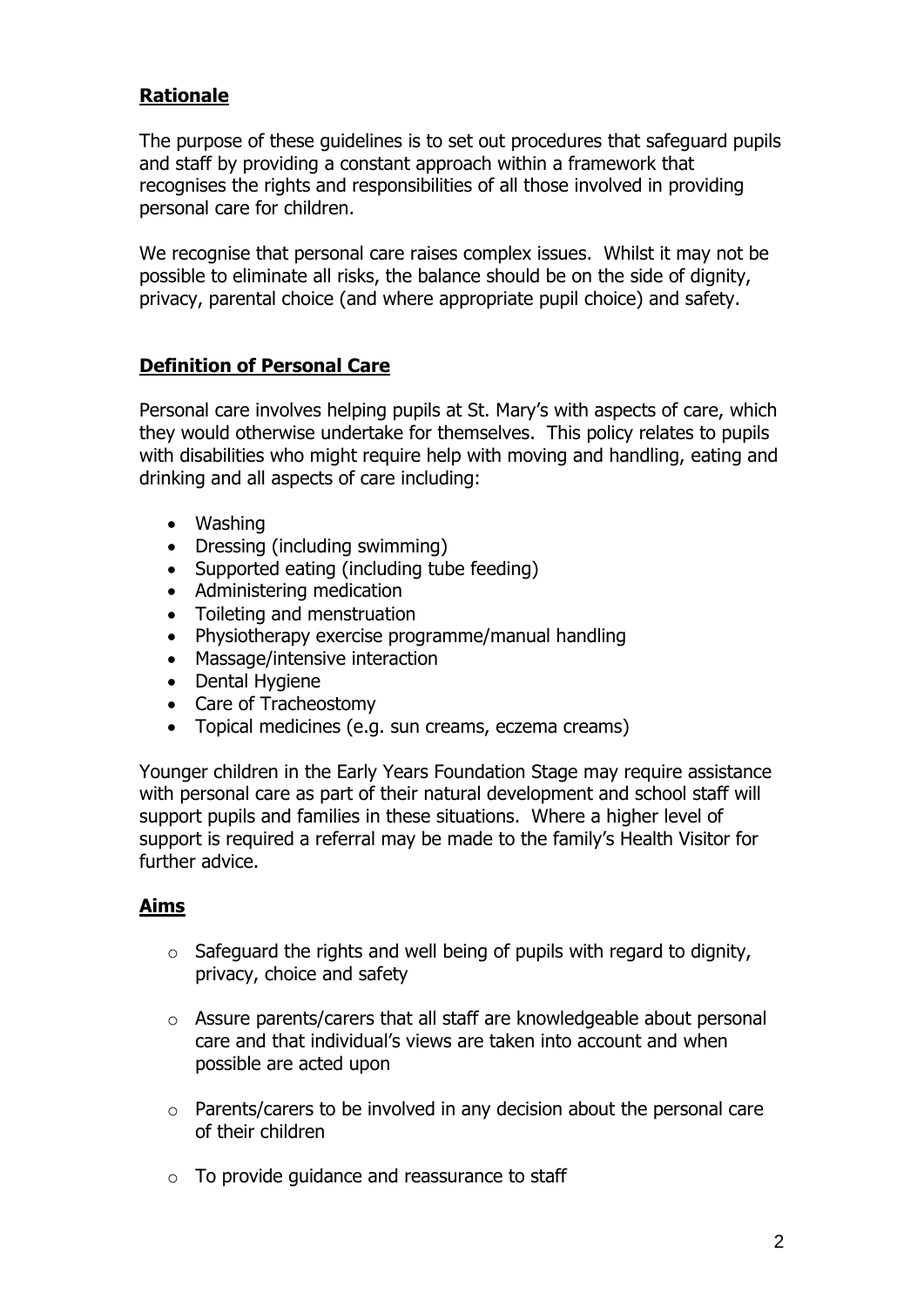- $\circ$  To ensure that parents/carers and pupils (where appropriate) are actively involved in the development of agreed Personal Care (PC) protocols
- o The school will ensure that details of an agreed individual PC protocol (see appendix 1) are shared with other agencies that support the pupil out of the school
- o Pupil choice where appropriate will be taken into consideration in developing an individual PC protocol with parent/carer agreement
- o Provide staff with information and appropriate training in Personal Care.

# **Approach to Best Practice**

The management of all children with personal care needs to be carefully planned. Staff who provide personal care need to follow the agreed personal care plan and undertake training if appropriate (manual handling).

# **Principles of Best Practice**

- To allow the pupil to care for him/herself as far as possible, encouraging independence and to encourage pupils to carry out aspects of personal care, as part of their personal and social development. Targets may be set in developing these life skills.
- To provide facilities appropriate to the pupil's age and individual needs.
- To show awareness of and be responsive to the child's reactions, their verbal and non-verbal communication and signifiers.
- To use the opportunities in PC to teach children about the value of their own bodies, to develop their personal safety skills and to enhance their self-esteem.

# **Communication Regarding Personal Care**

• Letter of Permission

Permission must be sought from the parent/carer before any form of regular personal care can be undertaken (see appendix 2). All those staff working with the child should have access to this before undertaking any personal care.

• Daily Home/School Communication

Where personal care has been administered feedback will be given to parents via the Class Teacher or other agreed method.

Communication of Personal Care information to Parent/Carer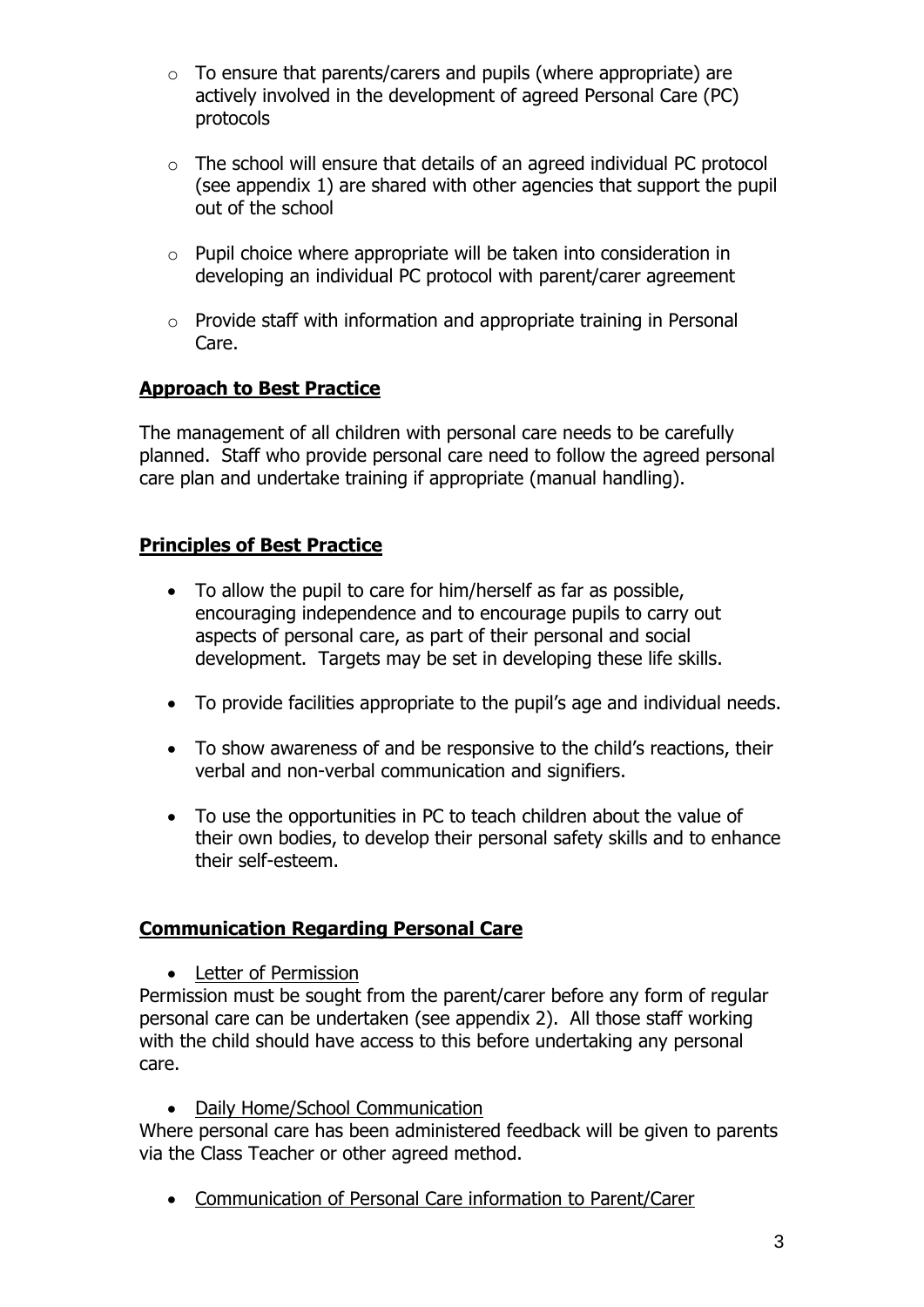Information on sensitive issues of personal care will be communicated by telephone, sealed letter, email or personal contact as appropriate. A separate table/recording system may be required. Staff should have a knowledge and understanding of parental and cultural preferences and take these into account. They must continue to maintain confidentiality and dignity for the pupils.

### • Staff Communication with Pupils

Appropriate use of language, signs, symbols, photographs of the environment or objects should be used as appropriate at all times. Staff should work in a reassuring, supportive and focussed manner with the children when involved with PC.

#### **Responsibilities**

#### Management Responsibilities

- To ensure that staff will receive ongoing training in good working practices which comply with health and safety regulations such as hygiene procedure; manual handling; awareness of medical conditions and associated first aid/child protection procedures; and other aspects of personal care.
- To provide an Induction programme for new staff and ensure that they are made fully aware of the individual PC protocols for any specific pupils that they are working with and supporting.

#### Staff Responsibilities

- Staff must be familiar with the Personal Care policy/procedures
- Staff must adhere to the agreed policy and procedures
- Inclusion Manager and staff responsible for personal care will liaise with parents/carers and other appropriate services over the development and implementation of the agreed PC protocol
- Inclusion Manager to liaise with other professionals regarding specific aspects of Personal Care (e.g. physiotherapy) and their advice will be included in the pupil's individual PC protocol.
- Inclusion Manager and staff responsible for personal care will work in consultation with the school nurse in the development of individual PC protocols.
- Specific support staff will take part in additional PC training for children where more complex needs require a PC protocol.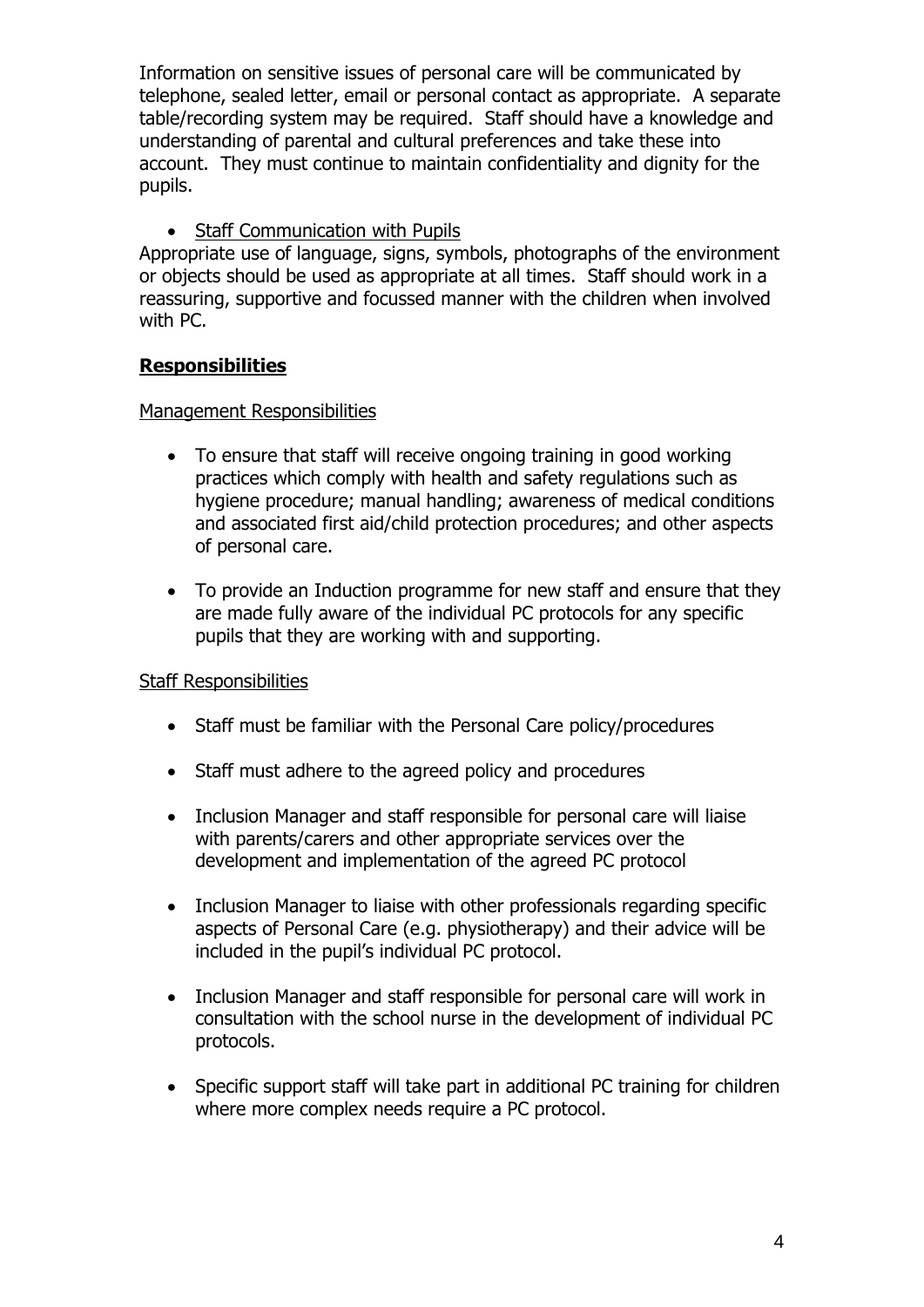Policy Review and Evaluation

This policy has been developed in liaison with school staff and governors. It will be reviewed every three years, or when relevant national or local guidance indicates additional need.

#### Other Relevant Polices

This policy should be read in conjunction with:

- Safeguarding and Child Protection Policy
- Inclusion Policy
- SEND Information Report
- First Aid, Medicines and Supporting Children with Medical Conditions in School
- Equality Information and Objectives
- Accessibility Plan
- Induction

#### Consultation and Participation

The Inclusion Manager will review this policy every 3 years as well as responding to trends that suggest the need for earlier review.

#### Monitoring and Review

The Inclusion Manager, Kerry Dunford, will review this policy every 3 years as well as responding to trends/changes in legislation or policy that suggest the need for earlier review. The Pupil committee has oversight of this policy.

| Name/s and job<br>title of reviewer            | Date of review | Date of governor<br>approval     | Suggested date<br>for review |
|------------------------------------------------|----------------|----------------------------------|------------------------------|
| Mrs Kerry<br>Dunford -<br>Inclusion<br>Manager | October 2018   | 1 <sup>st</sup> November<br>2018 | October 2021                 |
|                                                |                |                                  |                              |
|                                                |                |                                  |                              |
|                                                |                |                                  |                              |
|                                                |                |                                  |                              |
|                                                |                |                                  |                              |
|                                                |                |                                  |                              |
|                                                |                |                                  |                              |
|                                                |                |                                  |                              |
|                                                |                |                                  |                              |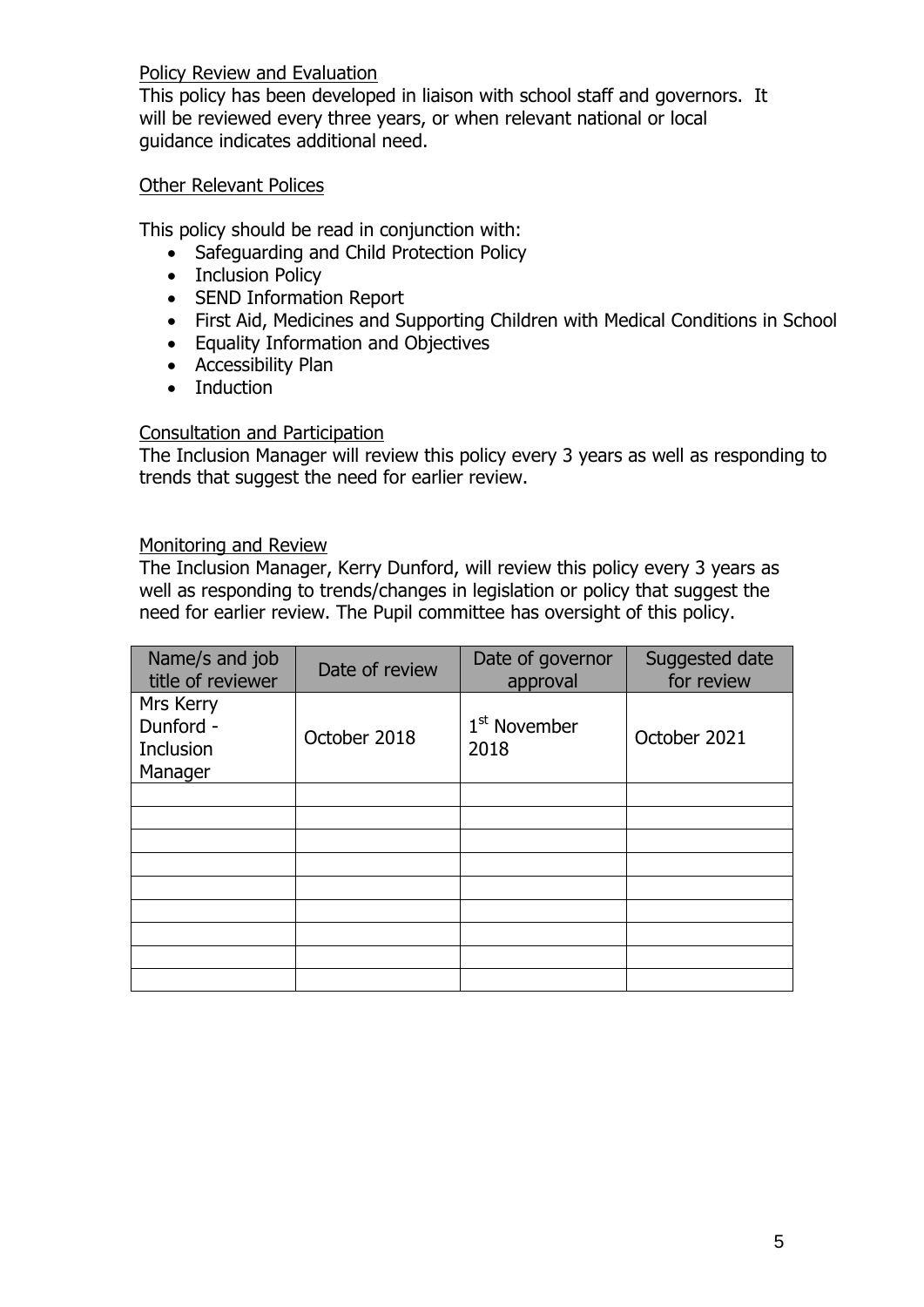# **Personal Care Protocol**

To be completed by class teacher and parent/carer & shared with all staff who are involved in supporting the child.

| Name of pupil:                                                                                                                                        |
|-------------------------------------------------------------------------------------------------------------------------------------------------------|
| <b>Class Teacher:</b>                                                                                                                                 |
| School Staff Involved (including support staff, school nurse, specialist staff):<br>1.<br>2.<br>3.<br>4.<br>5.                                        |
| Other Agency Staff (state reason for involvement)<br>1.<br>2.<br>3.                                                                                   |
| Nature of Personal Care provided (inc. changing, toileting, feeding, showering, medical<br>intervention, first aid, physical education)<br>1          |
| $\overline{2}$<br>3<br>4                                                                                                                              |
| 5<br>Parental Permission agreed<br>YES/NO                                                                                                             |
| Special Arrangements for Changing (please inc. number of personnel involved if<br>agreed by parent or it is a CP or Moving and Handling requirement)  |
| Special Arrangements for Toileting (please inc. number of personnel involved if agreed<br>by parent or it is a CP or Moving and Handling requirement) |
| Other Special Arrangements (Include any other personal care not shown above)                                                                          |
|                                                                                                                                                       |

Signature of Parent/Carer………………………………………………………..